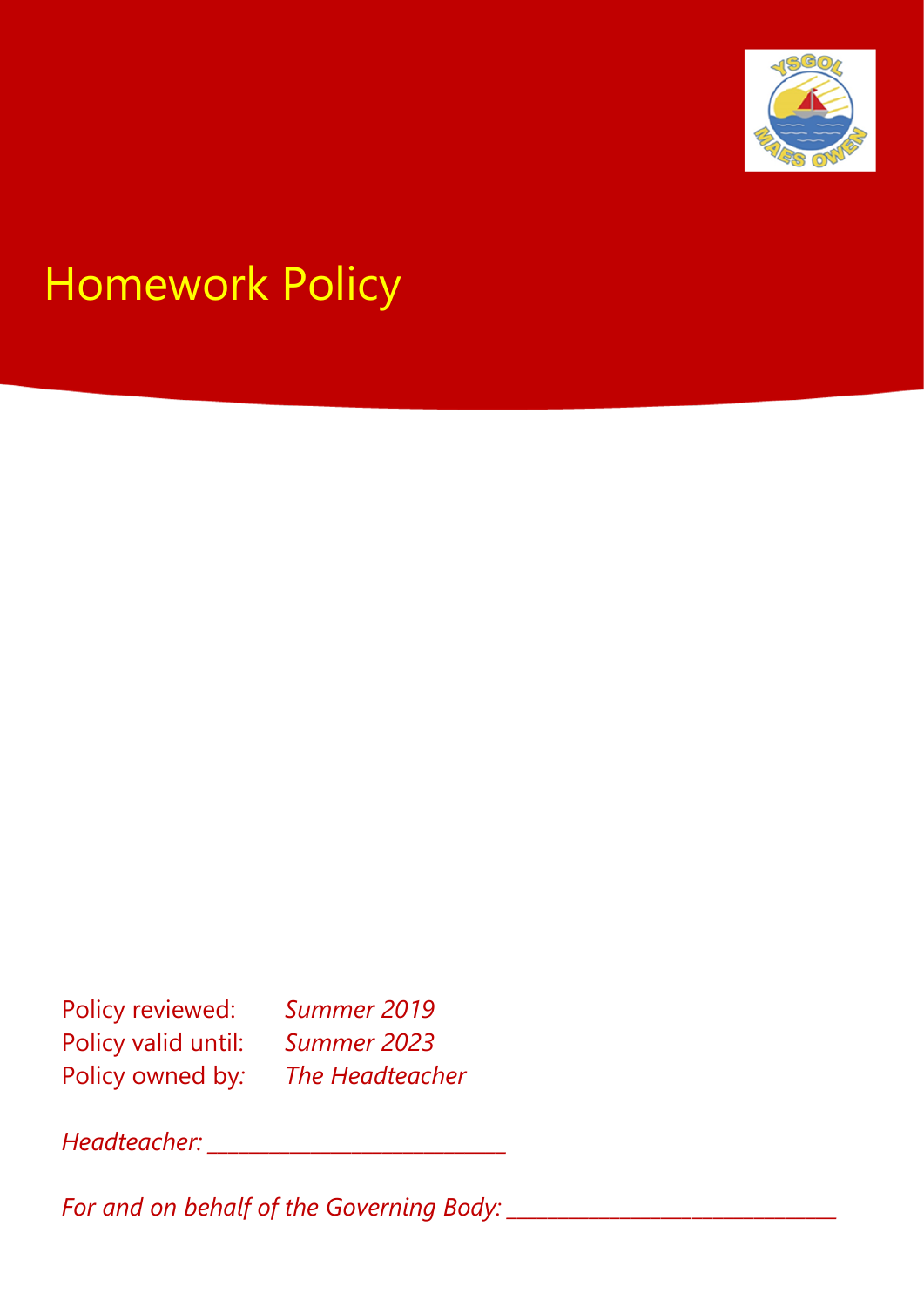# **Policy status**

Additional/recommended with an review every four years

# **Consultation**

This policy was established and reviewed by the all school staff in consultation with the Governing Body and the School Council.

# **Purpose**

In providing homework, we aim to:

- Consolidate new skills and concepts; to enhance education
- Promote self discipline and the will to succeed
- Create interest and curiosity beyond the school day.

#### *"What we learn with pleasure, we never forget"*

- Develop a purposeful partnership between home and school and improve the understanding between home and school
- Provide meaningful opportunities for parents/carers to work alongside their child

# **Roles and responsibilities of teachers**

- Set homework each half term that supports the teaching and learning of the topics being studied in school
- Provide "pit stop" and sharing sessions to encourage the completion of homework tasks
- Mark and purposefully annotate homework
- Check and leave positive comments in reading records once a week to encourage shared reading homework
- Ensure parents are informed of the expectations regarding the timescale for setting homework and for receiving items back from the children

### **Implementation**

Homework involves a range of tasks;

- Regular shared reading (at least once a week)
- Times table practise
- RM Easi Maths
- Also independent research (or "Finding Out" homework) is valued and encouraged

Homework Club runs every Friday lunch time for those pupils who would like additional help with their homework.

### **Equal Opportunities**

All children have access to a broad and balanced curriculum.

The curriculum will be differentiated appropriately to meet the diverse needs of all children. All children have the right to be included in the life of the school on a social, locational and functional basis. (see Strategic Equality Plan for further information)

### **Additional Learning Needs**

We recognise and support the needs of all children. Pupils are offered appropriate challenging opportunities to generate their own learning, to think and work independently and to foster love and commitment to lifelong learning.

### **Arrangements for policy monitoring and evaluation**

Review through consultation with pupils and staff.